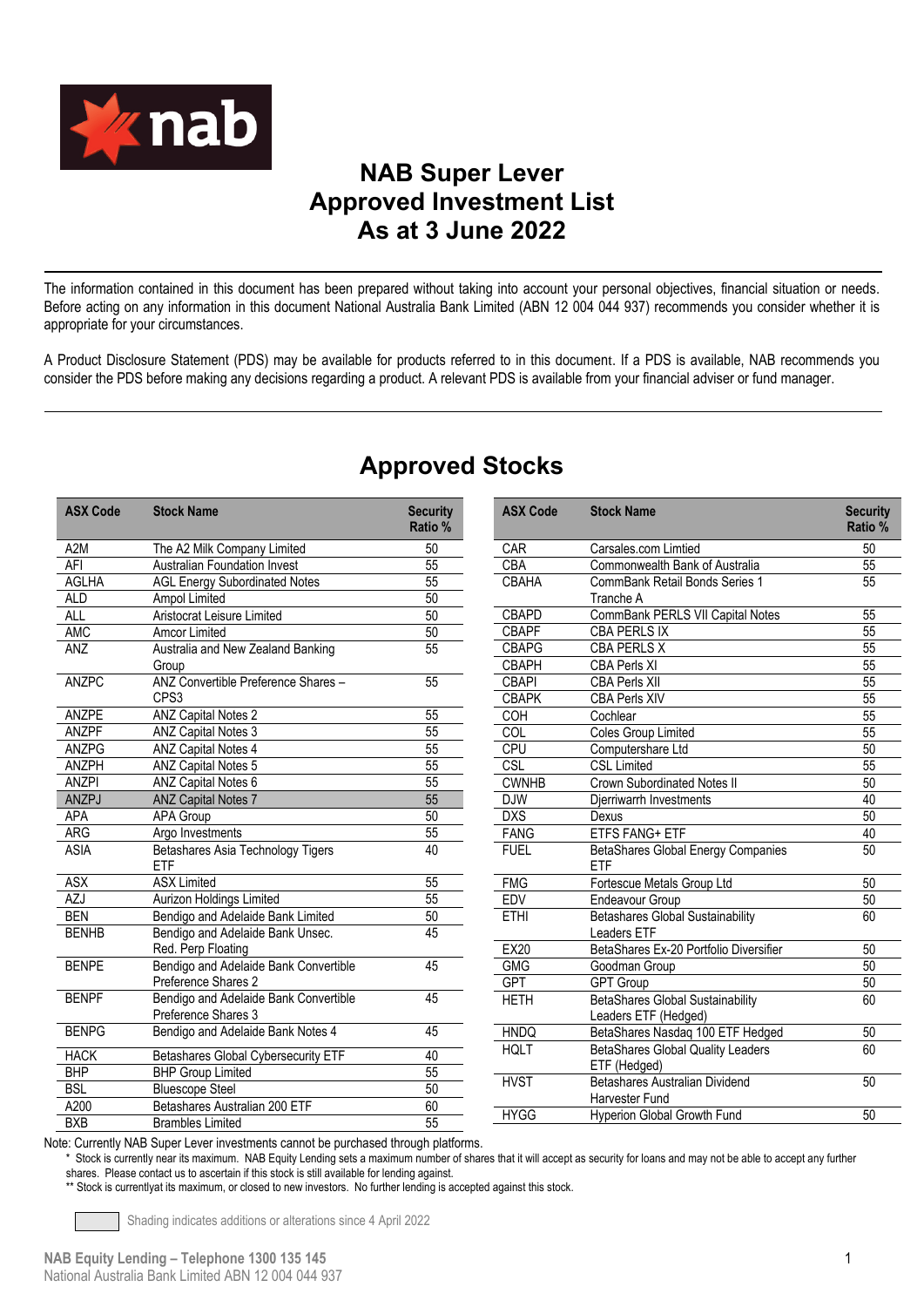

| <b>ASX Code</b>                              | <b>Stock Name</b>                           | <b>Security</b><br>Ratio % |
|----------------------------------------------|---------------------------------------------|----------------------------|
| IAG                                          | Insurance Australia Group                   | 50                         |
| <b>IAGPD</b>                                 | <b>IAG Capital Notes</b>                    | 50                         |
| IEU                                          | iShares S&P Europe 350                      | 40                         |
| IEM                                          | iShares MSCI Emerging Markets               | 40                         |
| <b>IHD</b>                                   | iShares S&P/ASX High Dividend Yield         | 50                         |
| $\overline{\overline{\mathsf{u}}\mathsf{H}}$ | iShares S&P Midcap 400                      | 40                         |
| $\overline{\mathsf{UP}}$                     | iShares MSCI Japan                          | 50                         |
| <b>IJR</b>                                   | iShares S&P Smallcap 600                    | 40                         |
| $\overline{\text{LC}}$                       | iShares S&P/ ASX 20                         | 55                         |
| 100                                          | iShares S&P Global 100                      | 50                         |
| $\overline{10Z}$                             | iShares S&P/ASX200 ETF                      | $\overline{55}$            |
| <b>ISO</b>                                   | iShares S&P/ASX Small Companies             | 40                         |
| <b>IVE</b>                                   | iShares MSCI EAFE                           | 40                         |
| <b>IVV</b>                                   | iShares S&P 500                             | 50                         |
| <b>IHVV</b>                                  | iShares S&P 500 AUD Hedged ETF              | 50                         |
| X                                            | iShares S&P Global Consumer Staples         | 50                         |
| <b>IXJ</b>                                   | iShares S&P Global Healthcare               | 40                         |
| <b>JHX</b>                                   | James Hardie Industries PLC                 | 50                         |
| LLC                                          | LendLease Corporation                       | 50                         |
| <b>LPGD</b>                                  | Loftus Peak Global Disruption Fund          | 45                         |
| <b>MAET</b>                                  | Munro Global Growth Fund                    | 40                         |
| <b>MBLHB</b>                                 | Macquarie Bank Income Securities            | 55                         |
| <b>MBLPC</b>                                 | Macquarie Bank Capital Notes 2              | 55                         |
| <b>MBLPD</b>                                 | Macquarie Bank Capital Notes 3              | $\overline{55}$            |
| <b>MFG</b>                                   | Magellan Financial Group                    | 40                         |
| <b>MGF</b>                                   | Magellan Global Fund                        | 50                         |
| <b>MGOC</b>                                  | Magellan Global Fund (Open Class)           | 50                         |
| <b>MHG</b>                                   | Magellan Global Equities Fund               |                            |
|                                              | (Currency Hedged)                           | 50                         |
| <b>MHHT</b>                                  | Magellan High Conviction Trust              | 50                         |
| <b>MGR</b>                                   | Mirvac Group                                | 50                         |
| <b>MICH</b>                                  | Magellan Infrastructure Fund                | 50                         |
| <b>MOAT</b>                                  | VanEck Vectors Morningstar Wide Moat<br>ETF | 50                         |
| <b>MPL</b>                                   | Medibank Private Limited                    | 55                         |
| <b>MQG</b>                                   | Macquarie Group Limited                     | $\overline{55}$            |
| <b>MQGPB</b>                                 | Macquarie Capital Notes 2                   | 50                         |
| <b>MQGPC</b>                                 | Macquarie Capital Notes 3                   | 55                         |
| <b>MQGPD</b>                                 | Macquarie Capital Notes 4                   | $\overline{55}$            |
| <b>MQGPE</b>                                 | Macquarie Capital Notes 5                   | 55                         |
| <b>MXUPA</b>                                 | Multiplex SITES Trust                       | 40                         |
| <b>MVE</b>                                   | Vaneck Vectors S&P ASX Midcap ETF           | 40                         |
| <b>MVW</b>                                   | Market Vectors Australian Weight ETF        | 50                         |
| NAB                                          | National Australia Bank                     | 55                         |
| <b>NABHA</b>                                 | <b>NAB Income Securities</b>                | 55                         |
| <b>NABPB</b>                                 | NAB Convertible Preference Shares II        | 55                         |
| <b>NABPD</b>                                 | <b>NAB Capital Notes</b>                    | 55                         |
| <b>NABPC</b>                                 | <b>NAB Capital Notes 2</b>                  | 55                         |
| <b>NABPF</b>                                 | <b>NAB Capital Notes 3</b>                  | 55                         |
| <b>NABPE</b>                                 | <b>NAB Subordinated Notes 2</b>             | 55                         |
| <b>NABPH</b>                                 | NAB Capital Notes 5                         | 55                         |
|                                              | BetaShares NASDAQ 100 ETF                   |                            |
| <b>NDQ</b>                                   |                                             | 50                         |
| <b>NCM</b>                                   | Newcrest Mining                             | 55                         |
| <b>ORG</b>                                   | Origin Energy                               | 55                         |
| <b>ORI</b>                                   | Orica                                       | 55                         |
| <b>OZF</b>                                   | SPDR S&P/ASX 200 Financials ex A-           | 55                         |

| <b>ASX Code</b> | <b>Stock Name</b>                                             | <b>Security</b><br>Ratio % |
|-----------------|---------------------------------------------------------------|----------------------------|
| <b>OZR</b>      | SPDR S&P/ASX200 Resources Fund                                | 50                         |
| <b>PIXX</b>     | Platinum International Fund                                   | 55                         |
| QAU             | BetaShares Gold Bullion ETF -                                 | 40                         |
|                 | <b>Currency Hedged</b>                                        |                            |
| QLTY            | <b>BetaShares Global Quality Leaders</b><br><b>ETF</b>        | 60                         |
| QUAL            | Vaneck Vectors MSCI World Ex<br><b>Australia Quality ETF</b>  | 50                         |
| QAN             | Qantas Airways                                                | 50                         |
| QBE             | QBE Insurance                                                 | 55                         |
| <b>RBTZ</b>     | BetaShares Global Robotics and<br>Artificial Intelligence ETF | 40                         |
| <b>RDV</b>      | Russell High Dividend Australian<br>Shares ETF                | 55                         |
| <b>REA</b>      | <b>REA Group Ltd</b>                                          | 50                         |
| <b>RHC</b>      | Ramsay Health Care                                            | 55                         |
| <b>RHCPA</b>    | RHC CARES                                                     | 50                         |
| <b>RIO</b>      | Rio Tinto                                                     | 55                         |
| <b>RMD</b>      | Resmed Inc                                                    | 50                         |
| RVL             | Russell Australia Value ETF                                   | 55                         |
| S32             | South32 Limited                                               | 55                         |
| <b>SCG</b>      | Scentre Group                                                 | 55                         |
| <b>SEK</b>      | Seek Limited                                                  | 50                         |
| <b>SFY</b>      | Spdr S&P/ASX 50 Fund                                          | 50                         |
| <b>SGP</b>      | <b>Stockland Trust Group</b>                                  | 50                         |
| <b>SHL</b>      | Sonic Healthcare                                              | 50                         |
| <b>SPK</b>      | Spark New Zealand Limited                                     | 50                         |
| SSO             | SPDR S&P/ASX Small Ordinaries Fund                            | 40                         |
| SOL             | Washington H Soul Pattinson &<br>Company                      | 55                         |
| STO             | Santos Limited                                                | 55                         |
| <b>STW</b>      | SPDR S&P/Asx 200 Fund                                         | 50                         |
| <b>SUN</b>      | Suncorp Group Limited                                         | 55                         |
| <b>SUNPE</b>    | Suncorp Convertible Preference Shares<br>CPS3                 | 55                         |
| <b>SUNPF</b>    | Suncorp Capital Notes                                         | 55                         |
| <b>SUNPG</b>    | Suncorp Capital Notes II                                      | 55                         |
| <b>SVW</b>      | Seven Holdings                                                | 50                         |
| SWTZ            | Switzer Dividend Growth Fund                                  | 40                         |
| SYI             | SPDR MSCI Australia Select High<br>Dividend Yield Fund        | 55                         |
| <b>TECH</b>     | ETFS Morningstar Global Technology<br>ETF                     | 45                         |
| <b>TCL</b>      | Transurban Group                                              | 55                         |
| <b>TLS</b>      | <b>Telstra Corporation</b>                                    | 55                         |
| <b>TPM</b>      | TPG Telecom Limited                                           | 50                         |
| TWE             | Treasury Wine Estates Limited                                 | 50                         |
| <b>UMAX</b>     | Betashares S&P 500 Yield Maximiser<br>Fund                    | 50                         |
| VAP             | Vanguard Australian Property<br>Securities Index ETF          | 50                         |
| VAS             | Vanguard Australian Shares Index ETF                          | 60                         |
| VCX             | <b>Vicinity Centres</b>                                       | 50                         |
| VAE             | Vanguard FTSE Ex-Japan Share Index<br>ETF                     | 50                         |
| VETH            | Vanguard Ethically Conscious<br>Australian Shares ETF         | 50                         |

\* Stock is currently near its maximum. NAB Equity Lending sets a maximum number of shares that it will accept as security for loans and may not be able to accept any further shares. Please contact us to ascertain if this stock is still available for lending against.

\*\* Stock is currently at its maximum or closed to new investors. No further lending is accepted against this stock.

\*\*\* Vanguard Managed Fund Applications (Direct) are closed to new investors. Existing (Direct) investors can 'top up' investments. If you invest in managed funds through an investment platform, please consult your platform manager to ascertain if Vanguard funds are available

Shading indicates additions or alterations since 16 December 2021

REITs Fund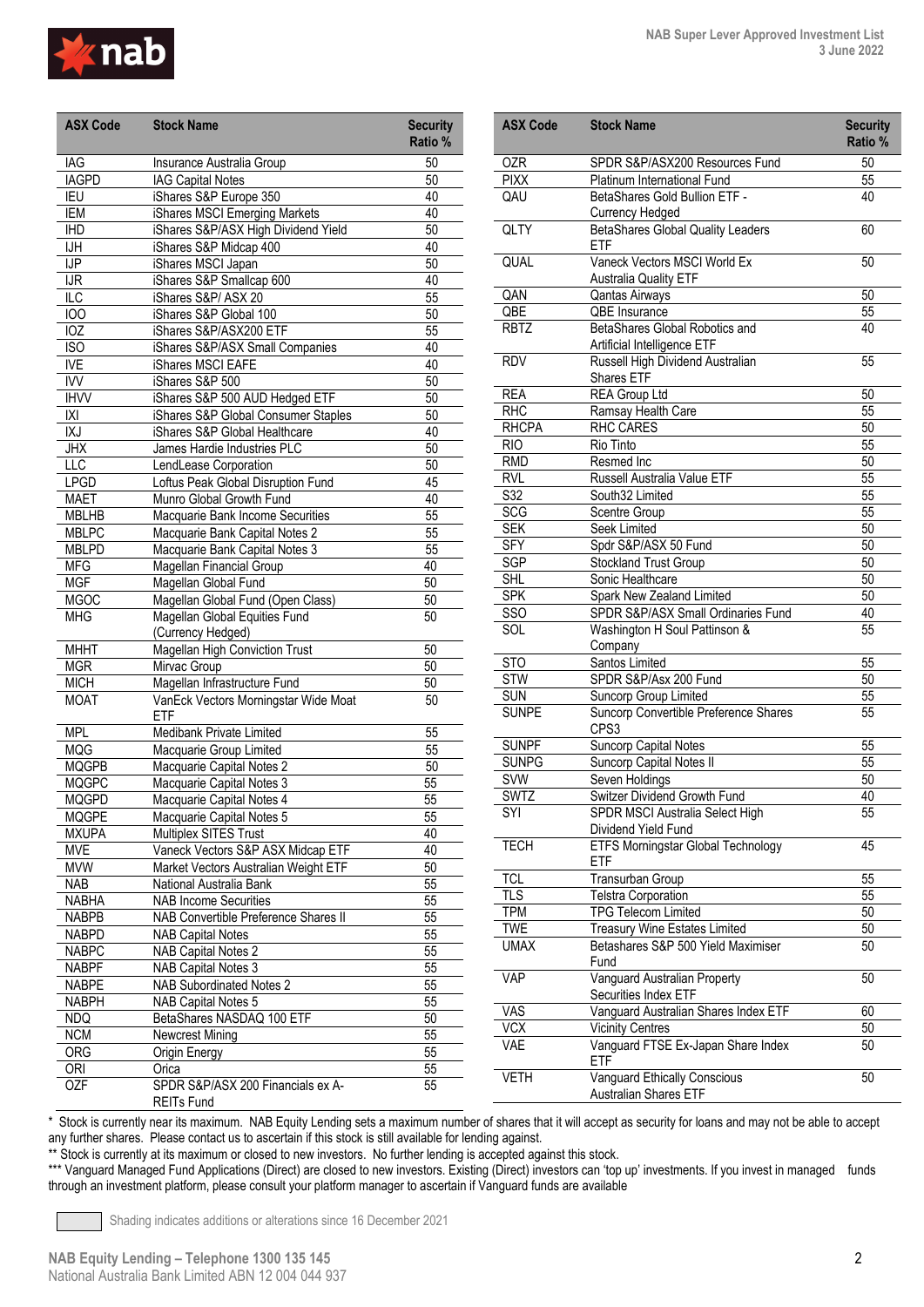

| <b>ASX Code</b> | <b>Stock Name</b>                                          | <b>Security</b><br>Ratio % |
|-----------------|------------------------------------------------------------|----------------------------|
| VEQ             | Vanguard FTSE Europe Shares ETF                            | 50                         |
| VEU             | Vanguard All-World Ex-US Shares<br><b>Index FTF</b>        | 50                         |
| VGS             | Vanguard MSCI Index International<br>Shares FTF            | 55                         |
| VGAD            | Vanguard MSC Indiex International<br>Shares (Hedged) ETF   | 50                         |
| VDCO            | <b>Vanguard Diversified Conservative</b><br>Index Fund FTF | 50                         |
| <b>VDBA</b>     | Vanguard Diversified Balanced Fund<br>FTF                  | 60                         |
| <b>VDGR</b>     | Vanguard Diversified Growth Index<br>Fund FTF              | 60                         |
| <b>VDHG</b>     | Vanguard Diversified High Growth<br>Index Fund FTF         | 60                         |
| <b>VHY</b>      | Vanguard Australian Shares High Yield<br>FTF               | 55                         |
| VI C            | Vanguard MSCI Australian Large<br>Companies Index          | 55                         |

| <b>ASX Code</b> | <b>Stock Name</b>                                           | <b>Security</b><br>Ratio % |
|-----------------|-------------------------------------------------------------|----------------------------|
| VSO             | Vanguard MSCI Australian Small<br>Companies Index           | 40                         |
| <b>VTS</b>      | Vanguard US Total Market Shares<br><b>Index FTF</b>         | 50                         |
| <b>WAM</b>      | <b>WAM Capital Limited</b>                                  | 40                         |
| <b>WBC</b>      | <b>Westpac Banking Corporation</b>                          | 55                         |
| <b>WBCPD</b>    | <b>Westpac Capital Notes</b>                                | 55                         |
| <b>WBCPE</b>    | <b>Westpac Capital Notes 2</b>                              | 55                         |
| <b>WBCPF</b>    | <b>Westpac Capital Notes 3</b>                              | 55                         |
| <b>WBCPH</b>    | <b>Westpac Capital Notes 5</b>                              | 55                         |
| <b>WBCPI</b>    | Westpac Capital Notes 6                                     | 55                         |
| <b>WBCPJ</b>    | <b>Westpac Capital Notes 7</b>                              | 55                         |
| <b>WBCPK</b>    | <b>Westpac Capital Notes 8</b>                              | 55                         |
| <b>WDS</b>      | Woodside Energy Group Ltd                                   | 55                         |
| <b>WES</b>      | <b>Wesfarmers Limited</b>                                   | 55                         |
| <b>WLE</b>      | <b>WAM Leaders Fund</b>                                     | 50                         |
| <b>WOW</b>      | <b>Woolworths Limited</b>                                   | 55                         |
| <b>XRO</b>      | Xero Limited                                                | 50                         |
| YMAX            | Betashares Australian Top 20 Equity<br>Yield Maximiser Fund | 55                         |

## **Approved Managed Funds**

| <b>APIR Code</b>            | <b>Fund Name</b>                                               | <b>Security</b><br>Ratio % |
|-----------------------------|----------------------------------------------------------------|----------------------------|
|                             | <b>ABERDEEN ASSET MANAGEMENT LIMITED</b>                       |                            |
| CRS0005AU                   | Aberdeen Actively Hedged International<br><b>Equities Fund</b> | 55                         |
| <b>EQI0028AU</b>            | Aberdeen Asian Opportunities Fund                              | 45                         |
| CRS0004AU                   | Aberdeen Australian Fixed Income<br>Fund                       | 55                         |
| <b>ALLAN GRAY AUSTRALIA</b> |                                                                |                            |
| ETL0060AU                   | Allan Gray Australia Equity Fund - Class A                     | 55                         |
|                             | <b>ALPHINITY INVESTMENT MANAGEMENT</b>                         |                            |
| HOW0121AU                   | Alphinity Sustainable Share Fund                               | 60                         |
|                             | <b>ALTRINSIC GLOBAL ADVISERS</b>                               |                            |
| ANT0005AU                   | <b>Altrinsic Global Equities Trust</b>                         | 55                         |
| <b>AUSBIL DEXIA LIMITED</b> |                                                                |                            |
| AAP0103AU                   | <b>AUSBIL Australian Active Equity Fund</b>                    | 55                         |
| AAP0104AU                   | <b>AUSBIL Australian Emerging Leaders</b>                      | 50                         |
| AAP0007AU                   | <b>AUSBIL Microcap Fund</b>                                    | 40                         |
| <b>AMP</b>                  |                                                                |                            |
| <b>AMP1932AU</b>            | AMP Captial Dynamic Markets Fund                               | 55                         |
| AMP9989AU                   | Antipodes Advantage Global Fund                                | 55                         |
| AMP9163AU                   | Bennelong Advantage ex-20 Australian                           | 55                         |
|                             | <b>Equities Fund</b>                                           |                            |
| AMP2080AU                   | Magellan Advantage Global Fund                                 | 55                         |

| <b>APIR Code</b>             | <b>Fund Name</b>                                            | <b>Security</b><br>Ratio % |
|------------------------------|-------------------------------------------------------------|----------------------------|
| AMP5356AU                    | Walter Scott Advantage Global Equity Fund                   | 55                         |
|                              | <b>ANTARES CAPITAL PARTNERS LIMITED</b>                     |                            |
| PPL0002AU                    | Antares Dividend Builder (Professional<br>Selection)        | 55                         |
| PPL0106AU                    | Antares High Growth Shares Fund<br>(Professional Selection) | 55                         |
| PPL0028AU                    | Antares Income Fund                                         | 55                         |
|                              | <b>ANTIPODES PARTNERS LIMITED</b>                           |                            |
| IOF0045AU                    | Antipodes Global Fund                                       | 55                         |
| WHT0057AU                    | Antipodes Global Fund - Long Only Class P                   | 55                         |
|                              | <b>AUSTRALIAN ETHICAL INVESTMENTS</b>                       |                            |
| AUG0019AU                    | Australian Ethical Diversified Shares Fund                  | 55                         |
| AUG0018AU                    | Australian Ethical Diversified Shares Fund                  | 55                         |
|                              | (Wholesale)                                                 |                            |
| <b>AXA AUSTRALIA LIMITED</b> |                                                             |                            |
| ETL0171AU                    | AXA IM Sustainable Equity Fund                              | 55                         |
| NML0348AU                    | AXA - Wholesale Global Equity - Value<br>Fund               | 55                         |
|                              | <b>BLACKROCK INVESTMENT MANAGEMENT LIMITED</b>              |                            |
| <b>PWA0014AU</b>             | <b>BlackRock Australian Share Fund</b>                      | 55                         |
| BLK0012AU                    | <b>BlackRock Concentrated Industrial</b><br>Share Fund      | 60                         |
| MAL0018AU                    | <b>BlackRock Global Allocation Fund</b><br>(Aust) (Class D) | 55                         |

\* Stock is currently near its maximum. NAB Equity Lending sets a maximum number of shares that it will accept as security for loans and may not be able to accept any further shares. Please contact us to ascertain if this stock is still available for lending against.

\*\* Stock is currently at its maximum or closed to new investors. No further lending is accepted against this stock.

\*\*\* Vanguard Managed Fund Applications (Direct) are closed to new investors. Existing (Direct) investors can 'top up' investments. If you invest in managed funds through an investment platform, please consult your platform manager to ascertain if Vanguard funds are available

Shading indicates additions or alterations since 16 December 2021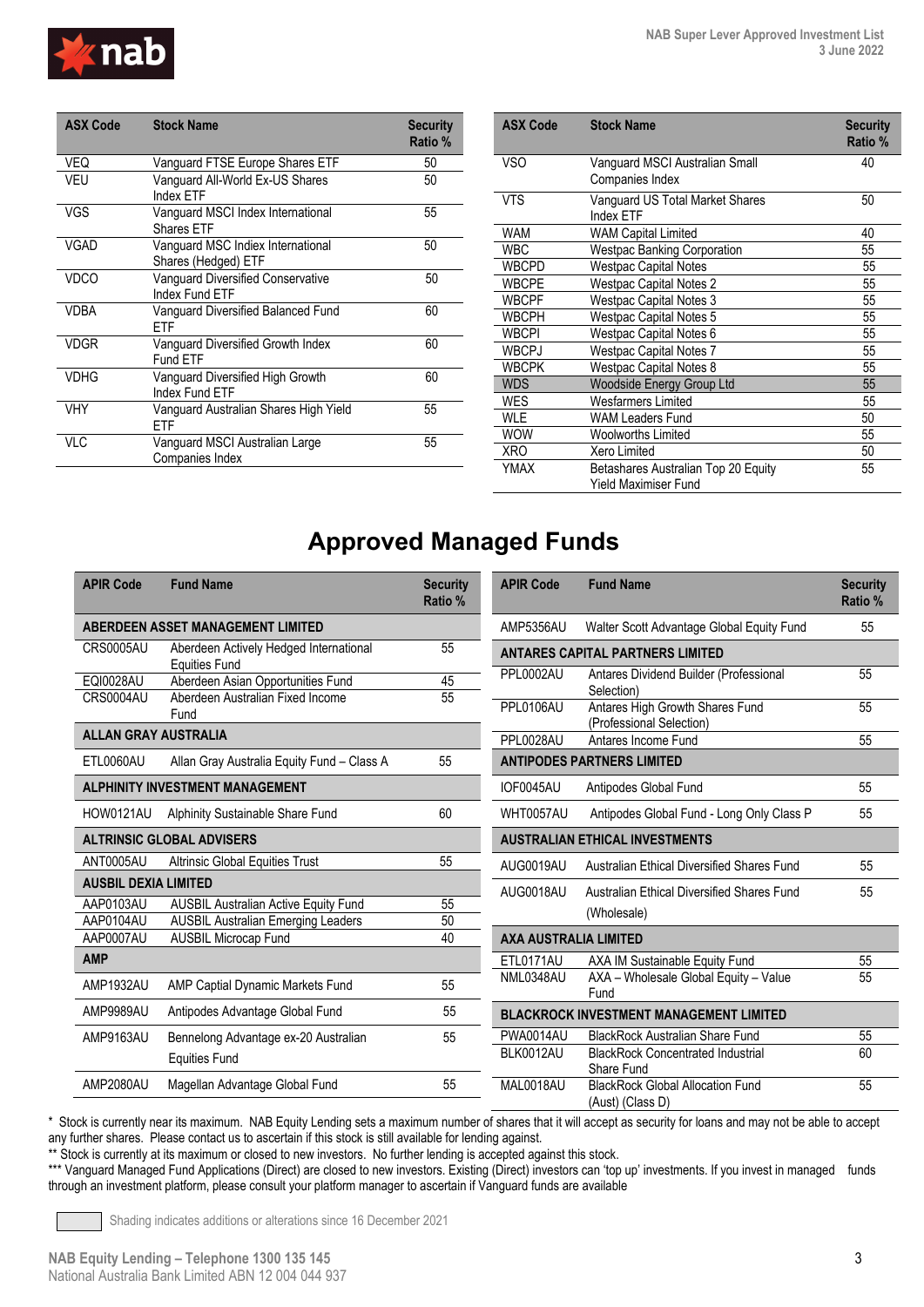

| <b>APIR Code</b>                               | <b>Fund Name</b>                                                             | <b>Security</b><br>Ratio % |
|------------------------------------------------|------------------------------------------------------------------------------|----------------------------|
| <b>PWA0823AU</b>                               | <b>BlackRock Wholesale Australian Share</b><br>Fund                          | 55                         |
| BAR0813AU                                      | <b>BlackRock Scientific Diversified Growth</b><br>Fund                       | 55                         |
|                                                | <b>BENNELONG FUNDS MANAGEMENT LIMITED</b>                                    |                            |
| BFL0001AU                                      | Bennelong Australian Equities Fund                                           | 60                         |
| BFL0002AU                                      | Bennelong Concentrated Australian Equities<br>Fund                           | 55                         |
| BFL0019AU                                      | Bennelong 4D Global Infrastructure Fund                                      | 45                         |
|                                                | <b>BT FINANCIAL GROUP LTD</b>                                                |                            |
| BTA0021AU                                      | BT Investment - BT Australian Share<br>Fund                                  | 55                         |
| <b>RFA0012AU</b>                               | BT Investment - BT Smaller<br>Companies Fund                                 | 45                         |
| BTA0054AU                                      | BT Wholesale - Asian Share Fund                                              | 45                         |
| BTA0055AU<br>RFA0818AU                         | BT Wholesale - Australian Share Fund<br>BT Wholesale - Core Australian Share | 55<br>55                   |
|                                                | Fund                                                                         |                            |
| RFA0103AU                                      | BT Wholesale - Imputation Fund                                               | 55                         |
| RFA0819AU                                      | BT Wholesale - Smaller Companies<br>Fund                                     | 45                         |
| BTA0538AU                                      | T Rowe Price WS Plus Global Equity<br>Fund                                   | 55                         |
| BTA0541AU                                      | BT Wholesale Plus Global Property                                            | 55                         |
| BTA0565AU                                      | Magellan Wholesale Plus Global Fund                                          | 55                         |
| <b>CALDONIA FUNDS</b>                          |                                                                              |                            |
| <b>CFAUD</b>                                   | Caledonia Global Fund                                                        | 45                         |
|                                                | <b>COOPERS INVESTORS LIMITED</b>                                             |                            |
| CIP0005AU                                      | Coopers Australian Equity Fund                                               | 55                         |
| CIP0003AU                                      | Cooper Investments Global Equities (Unhedged)                                | 55                         |
|                                                | DEUTSCHE ASSET MANAGEMENT (AUST) LTD                                         |                            |
| MGL0010AU                                      | RREEF Global (Ex-Australian)<br>Securities Fund                              | 50                         |
| <b>DFA AUSTRALIA LIMITED</b>                   |                                                                              |                            |
| DFA0003AU                                      | Dimensional Australian Core Equity<br>Trust                                  | 55                         |
| DFA0103AU                                      | Dimensional Australian Large Company<br>Trust                                | 55                         |
| DFA0104AU                                      | Dimensional Australian Small Company<br>Trust                                | 45                         |
| DFA0101AU                                      | Dimensional Australian Value Trust                                           | 55                         |
| DFA0108AU                                      | Dimensional Five-Year Diversified<br>Fixed Interest Trust - AUD Units        | 55                         |
| DFA0004AU                                      | Dimensional Global Core Equity Trust                                         | 55                         |
| DFA0009AU                                      | Dimensional Global Core Equity Trust-<br><b>AUD Hedged Class</b>             | 55                         |
| DFA0105AU                                      | Dimensional Global Large Company<br>Trust                                    | 55                         |
| DFA0106AU                                      | Dimensional Global Small Company<br>Trust                                    | 45                         |
| $\Gamma$ $\Lambda$ $\Omega$ $\Lambda$ $\Omega$ |                                                                              | cс                         |

| <b>APIR Code</b>               | <b>Fund Name</b>                                                                                 | <b>Security</b><br>Ratio % |
|--------------------------------|--------------------------------------------------------------------------------------------------|----------------------------|
| DFA0035AU                      | <b>DFA World Equity Trust</b>                                                                    | 55                         |
| <b>EQUITY TRUSTEES LIMITED</b> |                                                                                                  |                            |
| ETL0390AU                      | Evans and Partners International Fund                                                            | 55                         |
| ETL0062AU                      | <b>EQT SGH ICE Fund</b>                                                                          | 45                         |
| ETL0015AU                      | PIMCO EQT Wholesale Australian<br><b>Bond Fund</b>                                               | 60                         |
| ETL0016AU                      | PIMCO EQT Wholesale Diversified<br><b>Fixed Interest Fund</b>                                    | 55                         |
| <b>ETL0018AU</b>               | PIMCO EQT Wholesale Global Bond<br>Fund                                                          | 55                         |
| ETL0071AU                      | T.Rowe Price Global Equity Fund                                                                  | 60                         |
| ETL0172AU                      | MFS Concentrated Global Equity Fund                                                              | 55                         |
| ETL0458AU                      | Pimco Capital Income Fund                                                                        | 45                         |
| ETL0419AU                      | Pan-Tribal Global Fund<br><b>FAIRVIEW EQUITY PARTNERS</b>                                        | 55                         |
| ANT0002AU                      | <b>Fairview Equity Partners Emerging</b>                                                         | 45                         |
|                                | Companies Fund                                                                                   |                            |
|                                | <b>FIDANTE PARTNERS LIMITED</b>                                                                  |                            |
| <b>PAM0001AU</b>               | Alphinity Wholesale Australian Share Fund                                                        | 55                         |
| CSA0038AU                      | Bentham Wholesale Global Income Fund                                                             | 55                         |
| HOW0035AU                      | Greencape High Conviction Fund                                                                   | 55                         |
| HOW0036AU                      | Kinetic Wholesale Emerging Companies Fund                                                        | 45                         |
| <b>FIDELITY</b>                |                                                                                                  |                            |
| FID0008AU                      | <b>Fidelity Australian Equities Fund</b>                                                         | 55                         |
| <b>FID0010AU</b>               | <b>Fidelity Asia Fund</b>                                                                        | 45<br>45                   |
| <b>FID0031AU</b>               | <b>Fidelity Global Emerging Markets fund</b><br>FRANKLIN TEMPLETON INVESTMENTS AUSTRALIA LIMITED |                            |
| <b>FRT0004AU</b>               | Templeton Global Equity Fund                                                                     | 55                         |
|                                | <b>GOLDMAN SACHS AUSTRALIA MANAGED FUNDS LIMITED</b>                                             |                            |
| JBW0010AU                      | Goldman Sachs Wholesale Emerging<br>Leaders Fund                                                 | 45                         |
|                                | <b>GRANT SAMUEL FUND SERVICES LIMITED</b>                                                        |                            |
| GSF0002AU                      | <b>Grant Samuel Epoch Global Equity</b>                                                          | 55                         |
|                                | Shareholder Yield Unhedged Fund                                                                  |                            |
| GSF0008AU                      | Payden Global Income Opportunities<br>Fund A                                                     | 55                         |
| <b>GENERATION LIFE LIMITED</b> |                                                                                                  |                            |
| ALL0003AU                      | Generation Life Investment Bond Mutual W/Sale<br><b>Future Leaders Fund</b>                      | 45                         |
|                                | HYPERION ASSET MANAGEMENT LIMITED                                                                |                            |
|                                |                                                                                                  |                            |
| WHT8435AU                      | Hyperion Global Growth Companies Fund Class B                                                    | 55                         |
| BNT0101AU                      | Hyperion Small Companies Fund                                                                    | 45                         |
|                                | <b>INTERMEDE INVESTMENT PARTNERS LIMITED</b>                                                     |                            |
| PPL0036AU                      | Intermede Global Equity Fund                                                                     | 55                         |
| INVESCO AUSTRALIA LTD          |                                                                                                  |                            |
| <b>CNA0812AU</b>               | <b>INVESCO Wholesale Australian</b><br>Smaller Companies Fund                                    | 45                         |
|                                |                                                                                                  |                            |

DFA0102AU Dimensional Global Value Trust

\* Stock is currently near its maximum. NAB Equity Lending sets a maximum number of shares that it will accept as security for loans and may not be able to accept any further shares. Please contact us to ascertain if this stock is still available for lending against.

\*\* Stock is currently at its maximum or closed to new investors. No further lending is accepted against this stock.

\*\*\* Vanguard Managed Fund Applications (Direct) are closed to new investors. Existing (Direct) investors can 'top up' investments. If you invest in managed funds through an investment platform, please consult your platform manager to ascertain if Vanguard funds are available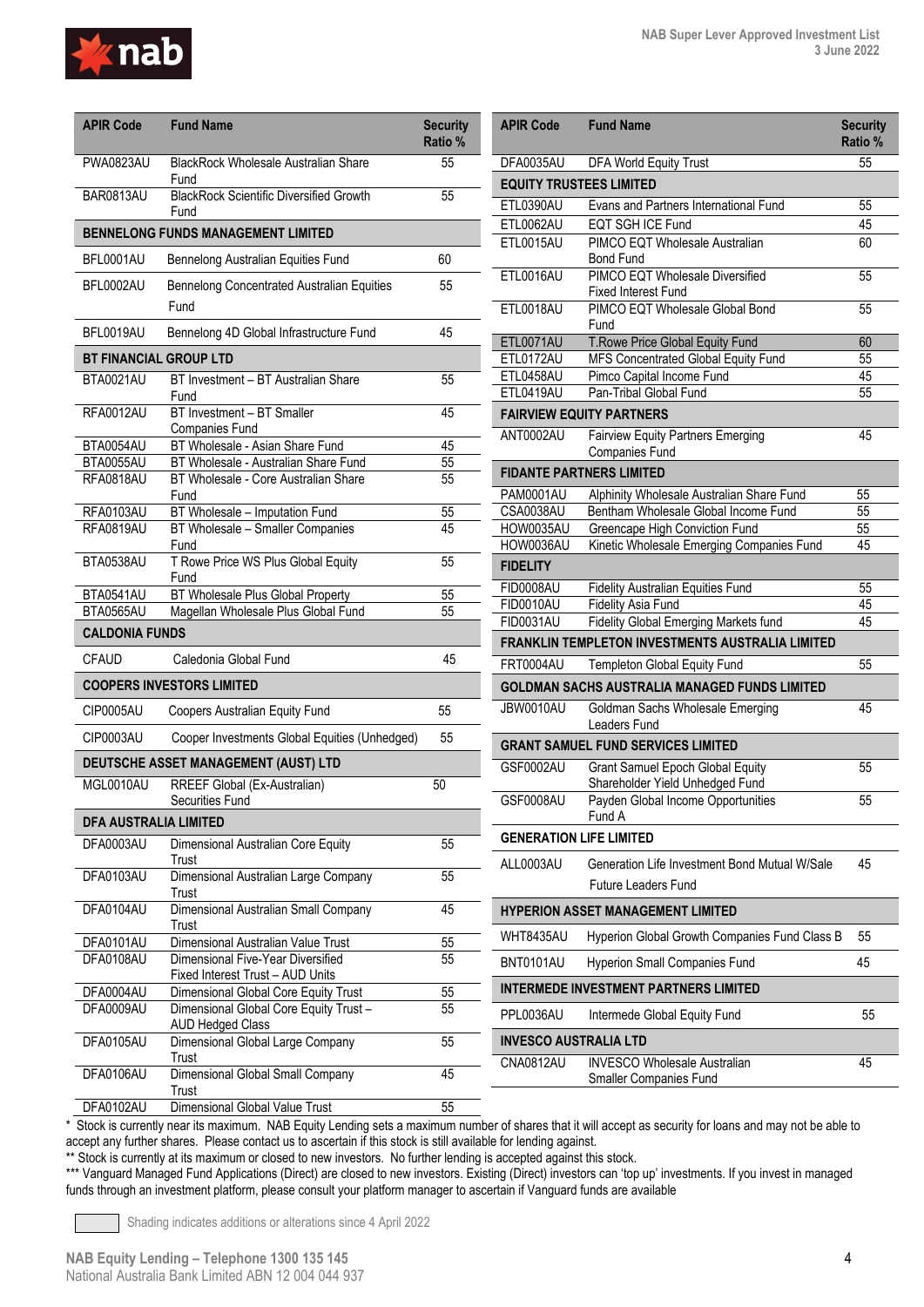

| <b>APIR Code</b>     | <b>Fund Name</b>                                                        | <b>Security</b><br>Ratio % |
|----------------------|-------------------------------------------------------------------------|----------------------------|
| INVESTORS MUTUAL LTD |                                                                         |                            |
| IML0002AU            | Investors Mutual Australian Share Fund                                  | 60                         |
| IML0003AU            | <b>Investors Mutual Future Leaders Fund</b>                             | 55                         |
| IML0010AU            | <b>Investors Mutual Concentrated</b><br>Australian Share Fund           | 55                         |
| IML0005AU            | Investors Mutual Equity Income Fund                                     | 55                         |
|                      | <b>IPAC ASSET MANAGEMENT</b>                                            |                            |
| IPA0173AU            | AMP Income Generator Fund                                               | 55                         |
| <b>IOOF LTD</b>      |                                                                         |                            |
| IOF0206AU            | Perennial Value Shares Wholesale<br>Trust                               | 55                         |
| DFA0006AU            | <b>Strategic Global Property Fund</b>                                   | 55                         |
| DFA0007AU            | Strategic International Equity Fund                                     | 55                         |
|                      | <b>LAKEHOUSE CAPITAL PTY LTD</b>                                        |                            |
| OMF1140AU            | Lakehouse Global Growth Fund                                            | 45                         |
|                      | <b>LAZARD ASSET MANAGEMENT PACIFIC CO</b>                               |                            |
| LAZ0005AU            | Lazard Select Australian Equity Fund                                    | 55                         |
|                      | LEGG MASON ASSET MANAGEMENT AUSTRALIA LTD                               |                            |
| SSB0128AU            | Legg Mason Property Securities Trust                                    | 55                         |
| <b>SSB0014AU</b>     | Legg Mason Brandywine Global Opportunistic<br><b>Fixed Income Trust</b> | 55                         |
| SSB0026AU            | Legg Mason Currie Real Income Fund<br>Class A                           | 45                         |
|                      | <b>LINCOLN INDICATORS PTY LTD</b>                                       |                            |
| ETL0043AU            | Lincoln Wholesale Australian Growth Fund                                | 55                         |
| ETL0324AU            | Lincoln Wholesale Australian Income Fund                                | 55                         |
|                      | <b>LOFTUS PEAK PTY LIMITED</b>                                          |                            |
| MMC0110AU            | Loftus Peak Global Disruption Fund                                      | 50                         |
|                      | MACQUARIE INVESTMENT MANAGEMENT LTD                                     |                            |
|                      | MAQ0464AU Macquarie Arrowstreet Global Equity<br>Fund                   | 55                         |
| MAQ0441AU            | Macquarie - Premium China Fund                                          | 45                         |
| MAQ0410AU            | Macquarie - Walter Scott Global Equity<br>Fund                          | 55                         |
| MAQ0557AU            | Macquarie - Walter Scott Global Equity<br>Fund (Hedged)                 | 55                         |
| MAQ0631AU            | Macquarie IFP Global Franchise Fund<br>(Hedged)                         | 55                         |
| MAQ0404AU            | Macquarie IFP Global Franchise Fund<br>(Unhedged)                       | 55                         |
| MAQ0838AU            | Polaris Global Equity Fund                                              | 45                         |
|                      | <b>MAGELLAN ASSET MANAGEMENT LTD</b>                                    |                            |
| MGE0001AU            | Magellan Global Fund (Unhedged)                                         | 55                         |
| MGE0007AU            | Magellan Global Fund (Hedged)                                           | 55                         |
| MGE0005AU            | Magellan High Conviction Fund                                           | 55                         |
| MGE0002AU            | Magellan Infrastructure Fund (Hedged)                                   | 55                         |

| <b>APIR Code</b>           | <b>Fund Name</b>                                                                             | <b>Security</b><br><b>Ratio %</b> |
|----------------------------|----------------------------------------------------------------------------------------------|-----------------------------------|
| MGF0006AU                  | Magellan Infrastructure Fund<br>(UnHedged)                                                   | 55                                |
|                            | <b>MAPLE-BROWN ABBOTT LTD</b>                                                                |                                   |
| MPL0001AU                  | Maple-Brown Abbott Diversified<br><b>Investment Trust</b>                                    | 55                                |
| MPL0006AU                  | Maple Brown Abbott Global Listed<br>Infrastructure Fund                                      | 45                                |
| ADV0046AU                  | Maple-Brown Abbott Imputation Fund -<br>Wholesale                                            | 55                                |
| <b>MILFORD AUSTRALIA</b>   |                                                                                              |                                   |
| <b>ETL8155AU</b>           | Milford Australian Absolute Growth Fund - Class W                                            | 45                                |
| <b>MLC INVESTMENTS LTD</b> |                                                                                              |                                   |
| MLC0262AU                  | MLC Wholesale Australia Share Fund                                                           | 60                                |
| MLC0839AU                  | MLC Wholesale Diversifed Debt A                                                              | 55                                |
| MLC0786AU                  | MLC Wholesale Global Property Fund                                                           | 55                                |
| MLC0261AU                  | MLC Wholesale Global Share Fund                                                              | 55                                |
| MLC0669AU                  | MLC Wholesale Horizon 1 Bond                                                                 | 55                                |
| MLC0260AU                  | MLC Wholesale Horizon 4 Balanced                                                             | 55                                |
| MLC0265AU                  | MLC Wholesale Horizon 5 Growth                                                               | 60                                |
| MLC0397AU                  | MLC Wholesale Horizon 6 Share                                                                | 60                                |
| MLC0264AU                  | MLC Wholesale Income Builder                                                                 | 60                                |
| MLC0263AU                  | <b>MLC Wholesale Property Securities</b>                                                     | 60                                |
| MLC7849AU                  | MLC Wholesale Index Plus Conservative Growth                                                 | 55                                |
| MLC7387AU                  | MLC Wholesale Index Plus Balanced                                                            | 55                                |
| MLC9748AU                  | MLC Wholesale Index Plus Growth                                                              | 55                                |
| MLC0779AU                  | MLC PIC Wholesale 100/0 Portfolio                                                            | 60                                |
| MLC0923AU                  | PIC Wholesale Inflation Plus - Moderate                                                      | 55                                |
| MLC8225AU                  | PIC Wholesale Index Plus Growth Portfolio<br><b>MONTGOMERY INVESTMENT MANAGEMENT PTY LTD</b> | 55                                |
|                            |                                                                                              |                                   |
| FHT0030AU                  | The Montgomery Fund                                                                          | 55                                |
| FHT0036AU                  | Montgomery Global Fund                                                                       | 55                                |
|                            | <b>MORNINGSTAR INVESTMENT MANAGEMENT</b>                                                     |                                   |
| INT0022AU                  | Morningstar Australian Shares Fund                                                           | 55                                |
| INT0038AU                  | Morningstar Growth Real Return Fund - Class A                                                | 55                                |
| INT0042AU                  | Morningstar High Growth Real Return Fund                                                     | 55                                |
|                            | <b>MUNRO ASSET MANAGEMENT LIMITED</b>                                                        |                                   |
| MUA0002AU                  | Munro Global Growth Fund                                                                     | 45                                |
|                            | <b>NORTHWARD CAPITAL PTY LIMITED</b>                                                         |                                   |
| ANT0006AU                  | Northward Equity Income Fund                                                                 | 55                                |
| OC FUNDS MANAGEMENT        |                                                                                              |                                   |
| OPS0001AU                  | OC Dynamic Equity Fund                                                                       | 55                                |
|                            | <b>ORBIS INVESTMENT ADVISORY</b>                                                             |                                   |
| ETL0463AU                  | Orbis Global Equity Fund                                                                     | 55                                |
|                            | <b>PENDAL FUNDS SERVICES LIMITED</b>                                                         |                                   |
| BTA0419AU                  | Pendal Global Emerging Markets Opportunities<br>Fund WS                                      | 45                                |

\* Stock is currently near its maximum. NAB Equity Lending sets a maximum number of shares that it will accept as security for loans and may not be able to accept any further shares. Please contact us to ascertain if this stock is still available for lending against.

\*\* Stock is currently at its maximum or closed to new investors. No further lending is accepted against this stock.

\*\*\* Vanguard Managed Fund Applications (Direct) are closed to new investors. Existing (Direct) investors can 'top up' investments. If you invest in managed funds through an investment platform, please consult your platform manager to ascertain if Vanguard funds are available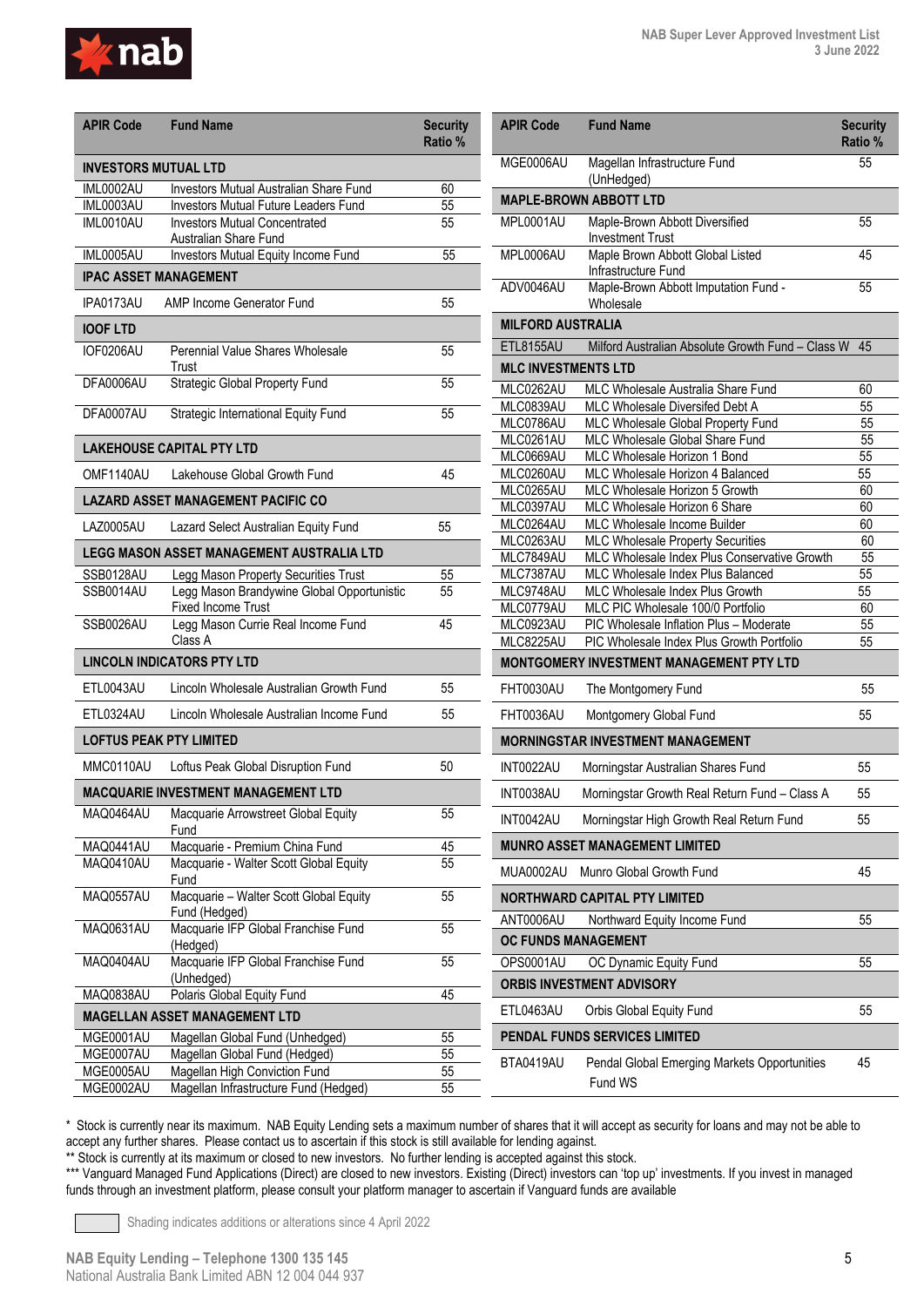

| <b>APIR Code</b>           | <b>Fund Name</b>                                                       | <b>Security</b><br>Ratio % |
|----------------------------|------------------------------------------------------------------------|----------------------------|
| <b>RFA0059AU</b>           | Pendal Wholesale Focus Australian Share Fund                           | 55                         |
| <b>PENGANA CAPITAL LTD</b> |                                                                        |                            |
| HOW0002AU                  | Pengana International Fund - Ethical<br>Opportunity                    | 55                         |
| <b>PCL0005AU</b>           | Pengana Australian Equities Fund                                       | 55                         |
| PER0270AU                  | Pengana Emerging Companies Fund                                        | 45                         |
| PCL9690AU                  | Pengana International Equities Fund<br>Class D                         | 55                         |
|                            | PERPETUAL INVESTMENT MANAGEMENT LTD                                    |                            |
| PER0011AU                  | Perpetual Industrial Share Fund                                        | 60                         |
| PER0028AU                  | Perpetual WealthFocus Investment                                       | 60                         |
|                            | Advantage - Perpetual Industrial Share                                 |                            |
| PER0039AU                  | Perpetual WealthFocus Investment<br>Advantage - Perpetual Smaller Comp | 45                         |
| PER0049AU                  | Perpetual Wholesale Australian Fund                                    | 55                         |
| PER0102AU                  | Perpetual Wholesale Concentrated                                       | 55                         |
|                            | <b>Equity Fund</b>                                                     |                            |
| PER0556AU                  | Perpetual Wholesale Diversified Real<br>Return Fund                    | 55                         |
| PER0116AU                  | Perpetual Wholesale Ethical SRI Fund                                   | 55                         |
| PER0046AU                  | Perpetual Wholesale Industrial Fund                                    | 60                         |
| PER0048AU                  | Perpetual WS Smaller Companies Fund                                    | 45                         |
| PER0733AU                  | Perpetual Wholesale Global Share<br>Fund Class A                       | 55                         |
| PER0066AU                  | Perpetual Wholesale Split Growth                                       | 55                         |
| PER0562AU                  | Perpetual High-Grade Tresury Fund                                      | 55                         |
|                            | PINNACLE FUND SERVICES LIMITED                                         |                            |
| WHT3810AU                  | Firetrail High Conviction Fund                                         | 55                         |
| WHT0025AU                  | Spheria Opportunities Fund                                             | 55                         |
| WHT0015AU                  | <b>Resolution Capital Global Property Securities</b>                   | 55                         |
|                            | PLATINUM ASSET MANAGEMENT LTD                                          |                            |
| PLA0004AU                  | Platinum Asia Fund                                                     | 45                         |
| PLA0100AU                  | Platinum International Brands Fund<br>Class C Units                    | 55                         |
| PLA0002AU                  | Platinum International Fund Classic                                    | 60                         |
| <b>PLA0005AU</b>           | Platinum International Healthcare Fund                                 | 45                         |
| <b>P.M. CAPITAL LTD</b>    |                                                                        |                            |
| PMC0100AU                  | PM Capital Global Companies Fund                                       | 45                         |
|                            | PRIME VALUE ASSET MANAGEMENT LTD                                       |                            |
| <b>PVA0001AU</b>           | Prime Value Growth Fund                                                | 55                         |
| <b>PVA0005AU</b>           | Prime Value Opportunity Fund Class A                                   | 55                         |
|                            | REDPOINT INVESTMENT MANAGEMENT                                         |                            |
| ETL7683AU                  | Redpoint Industrials Fund                                              | 60                         |
| <b>RESOLUTION CAPITAL</b>  |                                                                        |                            |

| <b>APIR Code</b>           | <b>Fund Name</b>                                                             |       | <b>Security</b><br>Ratio % |  |
|----------------------------|------------------------------------------------------------------------------|-------|----------------------------|--|
|                            | Fund II (Unhedged)                                                           |       |                            |  |
|                            | <b>RUSSELL INVESTMENTS MANAGEMENT</b>                                        |       |                            |  |
| <b>RIM0001AU</b>           | Russell Investments Balanced Fund Class A                                    |       | 60                         |  |
| RIM0032AU                  | <b>Russell Investments Global Opportunities</b><br>Fund - Class A            | 55    |                            |  |
|                            | <b>STATE STREET GLOBAL LIMITED</b>                                           |       |                            |  |
| SST0048AU                  | State Street Australian Equity Fund                                          |       | 55                         |  |
|                            | SCHRODER INVESTMENT MANAGEMENT AUST LTD                                      |       |                            |  |
| SCH0101AU                  | Schroder Australian Equity Fund<br>Wholesale                                 |       | 60<br>55                   |  |
| SCH0039AU                  | Schroder Real Return Fund CPI +5%<br>Professional                            |       |                            |  |
|                            | <b>SMARTER MONEY INVESTMENTS</b>                                             |       |                            |  |
| CRE0014AU                  | Smart Money Active Cash Fund                                                 |       | 55                         |  |
|                            | SOLARIS INVESTMENT MANAGEMENT LIMTIED                                        |       |                            |  |
| SOL0001AU                  | Solaris Core Australian Equity Fund                                          |       | 60                         |  |
| <b>T. ROWE PRICE GROUP</b> |                                                                              |       |                            |  |
| ETL0328AU                  | T. Rowe Price Australian Equity Fund                                         |       | 60                         |  |
| ETL03978AU                 | T. Price Rowe Dynamic Global Bond Fund                                       |       | 55                         |  |
| ETL0312AU                  | T. Rowe Price Global Equity Fund - Hedged                                    |       | 60                         |  |
| ETL7238AU                  | T. Rowe Price Global Equity Fund - S Class                                   |       |                            |  |
|                            | TYNDALL ASSET MANAGEMENT                                                     |       |                            |  |
| <b>TYN0028AU</b>           | Tyndall Australia Share Wholesale<br>Portfolio                               |       | 55                         |  |
|                            | UBS GLOBAL ASSET MANAGEMENT (AUST) LTD                                       |       |                            |  |
| SBC0813AU                  | <b>UBS Australian Bond Fund</b>                                              |       | 55                         |  |
| SBC0817AU<br>SBC0007AU     | <b>UBS Australian Share Fund</b><br><b>UBS Diversified Fixed Income Fund</b> |       | 55<br>55                   |  |
|                            | <b>VANGUARD INVESTMENTS AUSTRALIA LTD</b>                                    |       |                            |  |
| VAN0017AU                  | Vanguard High Yield Australian Shares<br>Fund                                | ***   | 60                         |  |
| <b>VAN0010AU</b>           | Vanguard Index Australian Shares<br>Fund                                     | ***   | 60                         |  |
| <b>VAN0011AU</b>           | Vanguard Index Traditional Shares<br>Fund                                    | ***   | 55                         |  |
| <b>VAN0014AU</b>           | Vanguard - LifeStrategy Growth Fund                                          | ***   | 55                         |  |
| <b>VAN0015AU</b>           | Vanguard - LifeStrategy High Growth<br>Fund                                  | ***   | 55                         |  |
| <b>VAN0018AU</b>           | Vanguard Wholesale - International<br>Property Securities Index Fund         | ***   | 55                         |  |
| VAN0019AU                  | Vanguard - Wholesale International<br>Property Securities Index Fund Hedged  | $***$ | 55                         |  |
| <b>VAN0001AU</b>           | Vanguard Wholesale - Australian Fixed<br>Interest Index                      | ***   | 55                         |  |
| VAN0104AU                  | Vanguard Wholesale - Australian                                              | $***$ | 60                         |  |

Shares High Yield Fund

\* Stock is currently near its maximum. NAB Equity Lending sets a maximum number of shares that it will accept as security for loans and may not be able to accept any further shares. Please contact us to ascertain if this stock is still available for lending against.

\*\* Stock is currently at its maximum or closed to new investors. No further lending is accepted against this stock.

\*\*\* Vanguard Managed Fund Applications (Direct) are closed to new investors. Existing (Direct) investors can 'top up' investments. If you invest in managed funds through an investment platform, please consult your platform manager to ascertain if Vanguard funds are available

Shading indicates additions or alterations since 4 April 2022

IOF0184AU Resolution Capital Global Property Securities 45%